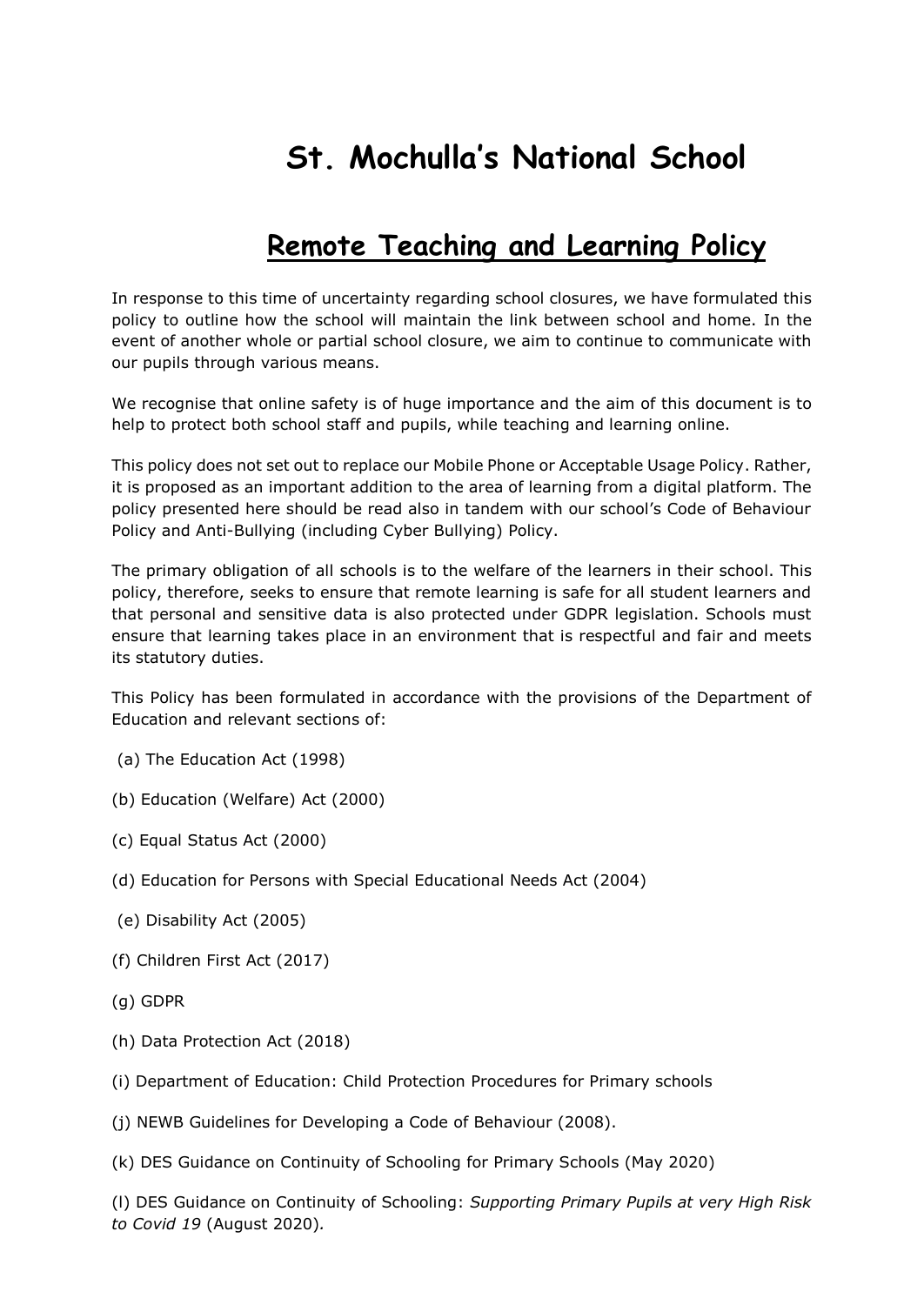This is a working document. As we continue to explore options available to support distance learning, the document will be updated accordingly.

#### **Context**

Teaching and Learning is always evolving, especially, as we move deeper into the 21st century. Developments in IT provide us all with great opportunities as learners and teachers. Never before has there been greater scope to learn using technology and it continues to change the learning relationship between teachers and students. Advances in technology mean that assignments can be delivered remotely and that greater access to information on the internet affords the opportunities for real learning to take place under the watchful and professional guidance of the teacher. However, whether a child is being directed remotely or via a traditional classroom environment, it is very important that all partners are aware that once a learning exchange takes place between a student and teacher, whether at home or school, the same statutory rules apply i.e. the school's Code of Positive Behaviour and all of the school's policies apply.

We recognise that online collaboration is essential for distance learning and that families are in favour of increased opportunities to maintain the connection between school and home. St. Mochulla's NS uses a variety of child friendly, online tools, which assist in providing more effective teaching and learning, while also enabling greater communication between staff, families and students.

#### **Guidelines for good online communication in St. Mochulla's**

#### **National School:**

- 1. Under no circumstances should pictures or recordings be taken of video calls.
- 2. Staff, families and students are expected to behave in an appropriate, safe, respectful and kind manner online.
- 3. It is the duty of parents/guardians to supervise children while they are working online and to ensure that any content submitted to their teacher is appropriate.
- 4. Staff members will communicate with pupils and their families via Seesaw, Aladdin Connect, Google Classroom, email and zoom.
- 5. Any electronic forms of communication will be for educational purposes and to allow for communication with families.
- 6. Students and staff will communicate using tools which have been approved by the school and of which parents have been notified (Seesaw, Zoom)
- 7. Parental permission will be acquired before setting up a profile for a pupil on a communication forum.
- 8. For video/Zoom calls, parental permission is implied, as the link to a video call will be communicated via the parent/guardian's email address. Essentially, by virtue of the pupil logging on to the call, permission is assumed.
- 9. For security reasons, passwords will be provided to families, where applicable.
- 10.St. Mochulla's NS cannot accept responsibility for the security of online platforms, in the event that they are compromised.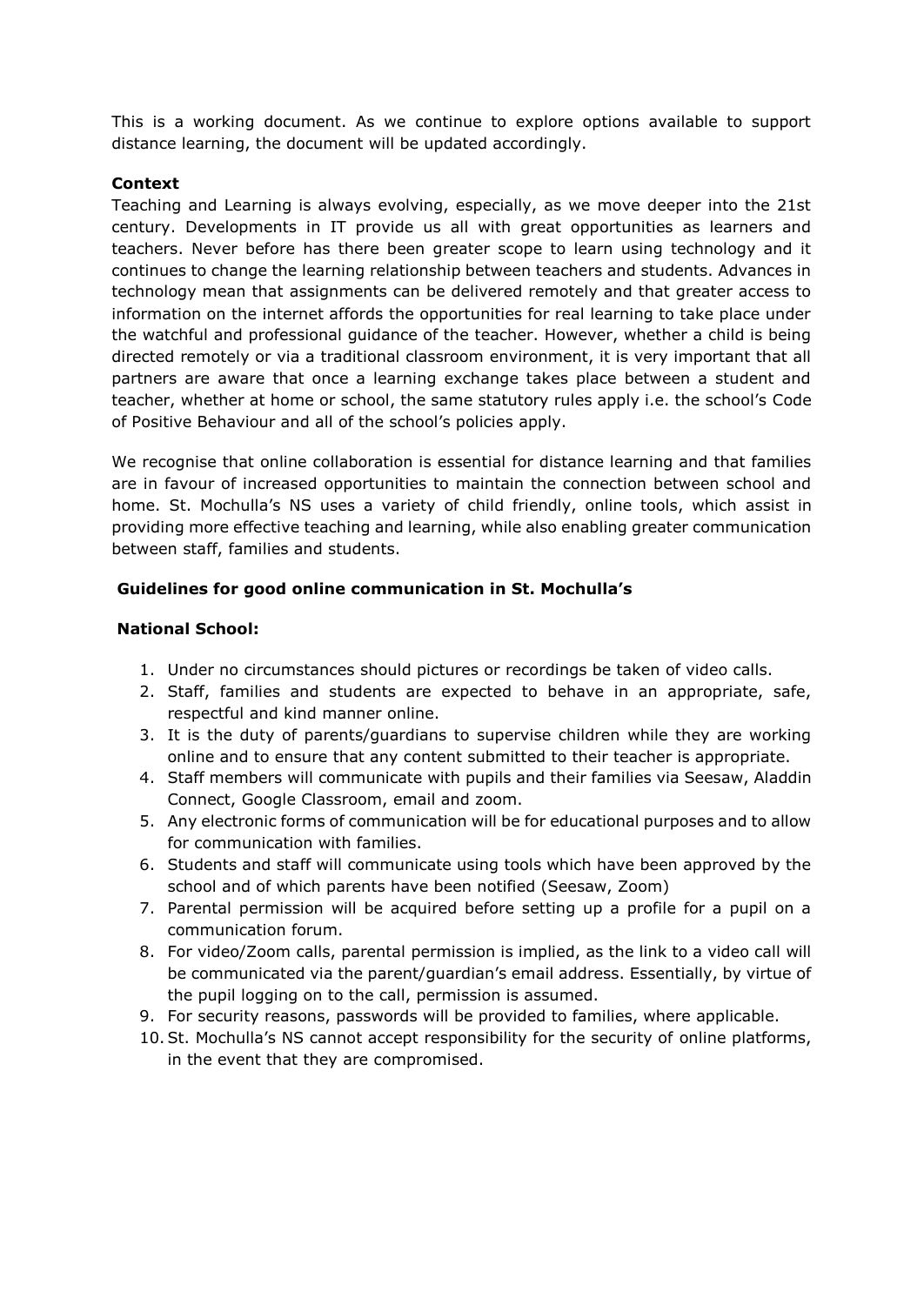# **1. Aladdin:**

Staff will communicate with parents and pupils via the Aladdin Connect Homework App. Teachers will send details of the work for pupils each week.

# **2. Email:**

Each teacher will be assigned a class e-mail address through which he/she will communicate with parents/guardians and vice-versa. Parental queries will be addressed during school hours only (9:20-15:00) and should relate strictly to your child's teaching and learning.

# **3. Seesaw:**

*Seesaw Class App* is for our pupils to connect to their folder and they then have the option of uploading items to their folder for their teacher to see. This app is used from Junior Infants  $-6$ <sup>th</sup> Class and requires pupils to sign in via Google account which can be accessed through the school email or via a QR code. Parental consent is required prior to using this app. Each child will be assigned an individual access code. Unfortunately, single family log in is not facilitated on Seesaw. Some lessons will be pre -recorded and uploaded via Seesaw.

#### **3. Zoom**

Zoom is a video-conferencing platform which will enable teachers, staff and pupils to connect via a live link. Teachers will connect with pupils weekly using pre-arranged Zoom Meetings.

# **Rules for pupils using online communication methods:**

For submitting learning:

- 1. Submit work and pictures that are appropriate have an adult take a look at your work before you send it.
- 2. Use kind and friendly words.

For video calls/Zoom:

- 1. Remember to ensure you join each Zoom meeting using your family name.
- 2. Pictures or recordings of the video call are not allowed.
- 3. Remember our school rules they are still in place, even online.
- 4. Set up your device in a quiet space, with no distractions in the background.
- 5. Join the video with your microphone muted.
- 6. Raise your hand before speaking, just like you would do in class.
- 7. If you have the chance to talk, speak in your normal voice, using kind and friendly words.
- 8. Show respect by listening to others while they are speaking.
- 9. Ensure that you are dressed appropriately for the video call.
- 10.Be on time set a reminder if it helps.
- 11. Enjoy! Don't forget to wave hello to everyone when you join!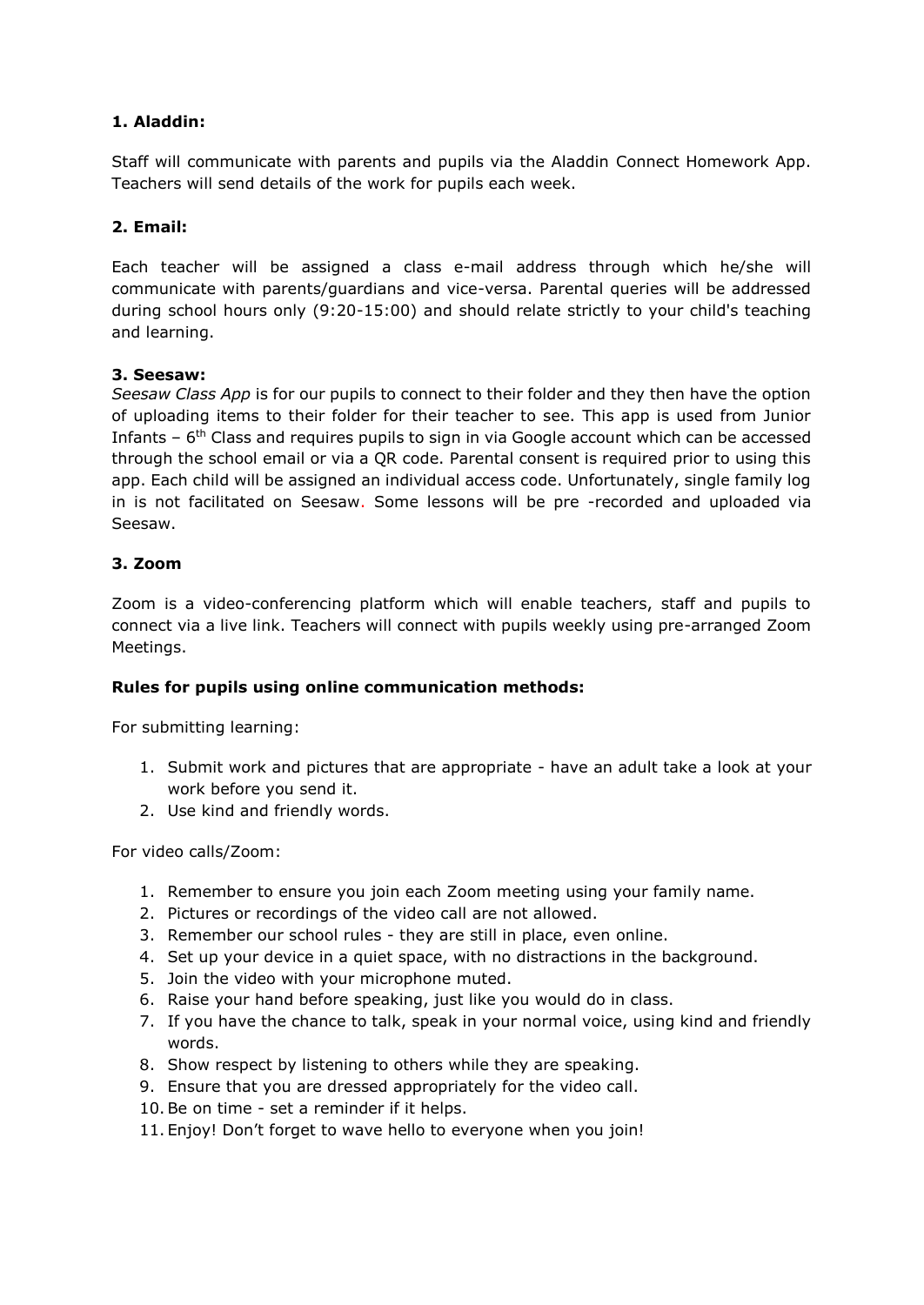# **Guidelines for parents and guardians:**

For learning

- 1. It is the responsibility of parents and guardians to ensure that pupils are supervised while they work online.
- 2. Check over the work which pupils send to their teacher, ensuring it is appropriate.
- 3. Continue to revise online safety measures with pupils.

For video calls/Zoom

- 1. Under no circumstances should pictures or recordings be taken of video calls.
- 2. Ensure that the school has the correct email address for inviting you to join apps and meetings.
- 3. The main purpose of a video call is to engage in online learning activities while maintaining a social connection between the school staff and pupils. Encourage pupils to listen and enjoy the experience.
- 4. Be aware that when participating in group video calls, you can be seen and heard unless you are muted or have disabled your camera.
- 5. You will automatically enter a waiting room when the code for a Zoom call has been entered. Please note that school staff will only accept users into video call if you can be identified by the display name on your zoom account. (i.e. Family Name)
- 6. Please ensure that your child is on time for a scheduled video, or they may be locked out. Please request to join the Zoom call approximately five minutes before the scheduled start time. This will give school staff time to verify your email address.
- 7. Make sure to familiarise your child with the software in advance. For video in particular, show them how to mute/unmute and turn the camera on/off.
- 8. Participants in the call should be dressed appropriately.
- 9. An appropriate background/room should be chosen for the video call.
- 10. For detailed information on GDPR and Zoom, please visit<https://zoom.us/privacy>

It is important to note that any breach of the above guidelines will result in a discontinuation of this method of communication. A breach may also result in a person being immediately removed from a meeting or a meeting being immediately terminated.

# **Remote Teaching and Learning Protocols for Students:**

- Check assigned work each week
- Communication will take place during normal school hours
- The normal school calendar will apply
- The following school policies apply to remote teaching and learning:
	- Code of Behaviour
	- Anti- Bullying Policy
	- Acceptable Use Policy
- Teaching and Learning best practice will continue to apply, with students expected to present all assignments to the best of their ability and on time, where possible in this evolving and unprecedented situation
	- $\circ$  In so far as possible, provision for SEN students will be made when using Remote Learning methodologies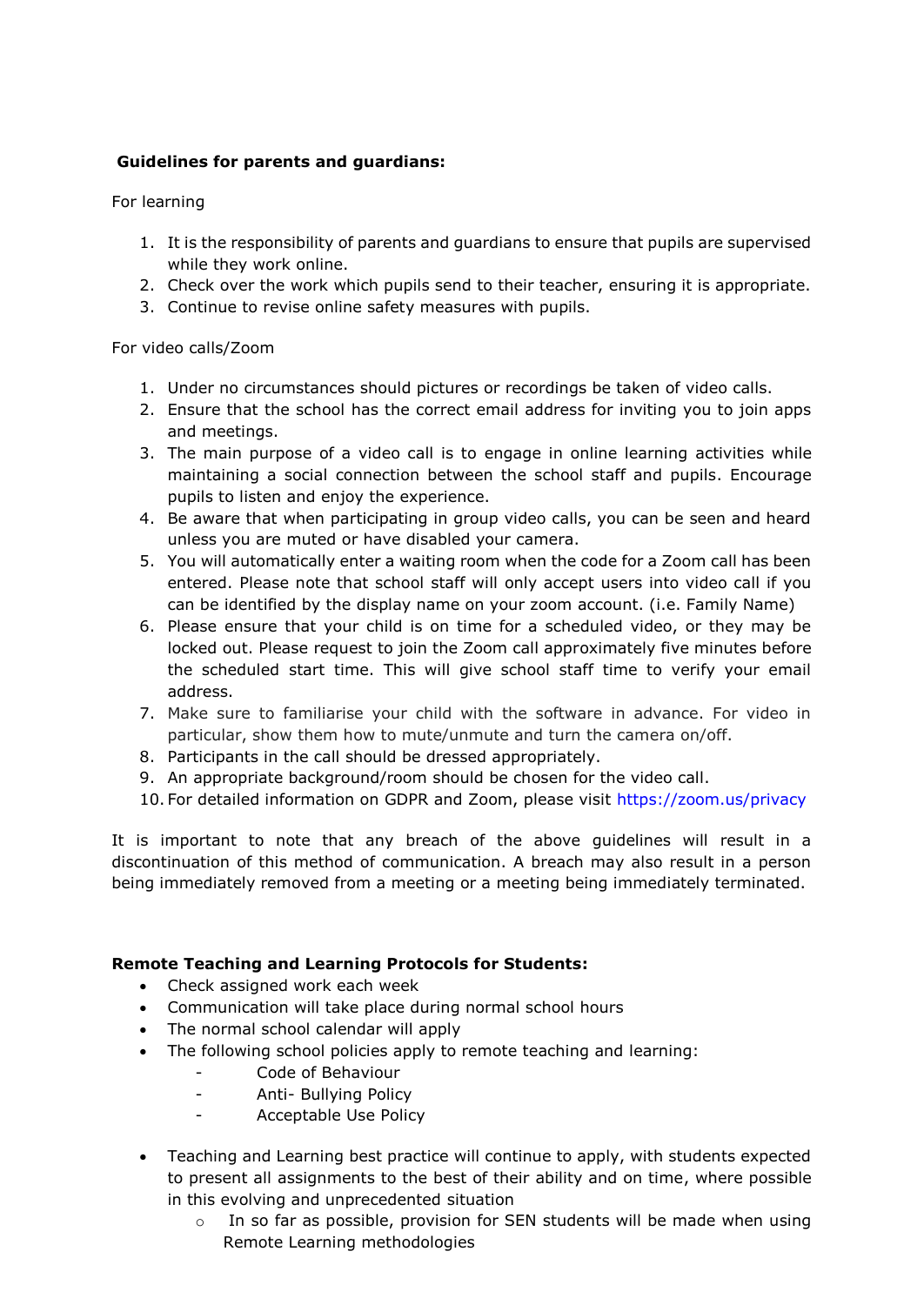$\circ$  In so far as possible, provision for student at very high-risk to Covid 19 will be made when using Remote Learning methodologies.

# **Remote Teaching and Learning Protocols for Parents**

- We ask parents/guardians to ensure protocols for students are adhered to
- Check-in on their child's school work on a daily basis and talk to their child about the work being assigned
- The health and wellbeing of all is paramount. Circumstances may change for any of us unexpectedly, teachers or parents, so please keep schooling in perspective and do not allow anything school related to impinge on your child negatively. You are the primary educator of your child and you make those calls. We encourage a little work every week day for routine. We provide work and guidance and ask parents and pupils to do their best and that is all.

# **Remote Teaching and Learning Protocols for Teachers/SNA's**

- Check uploaded work each week
- Communication will take place during normal school hours
- The normal school calendar will apply
- The following school policies apply to remote teaching and learning:
	- o Child Protection Policy
	- o Data Protection Policy
- Teaching and Learning best practice will continue to apply with students expected to present all assignments to the best of their ability and on time, where possible.

# **Remote Teaching and Learning Provision specifically for the following Covid 19 related scenarios**

# **A. Provision for children who are at very high risk to Covid 19:**

The school will engage directly with relevant parents, regarding remote educational provision for children who are deemed to be at **very high risk** to Covid-19 (see HSE Guidelines) where medical certification has been provided to the school.

# **B. In the case of all other children who are instructed to self-isolate by their GP or HSE Public Health, educational provision will be provided as follows:**

- 1. Children who are awaiting Covid 19 test results for themselves or a family member and have been instructed by their GP to isolate at home for a few days. These pupils will be supported to catch up on their learning on their return to school
- 2. Children isolating at home on instruction from their GP due to a confirmed case within their own family/close contact outside of school (14-day isolation period). Teacher will link in with the pupil via See-Saw/ Google-Classroom (not video conferencing)
- 3. School POD (group of six) instructed by HSE Pubic Health to self-isolate. Teacher will link in with the pupils via See-Saw/ Google-Classroom (not video conferencing)
- 4. School bubble (whole class) instructed by HSE Public Health to self-isolate (14day isolation period). Teacher will engage with the bubble daily on Seesaw/Google Classroom and regularly on Zoom
- 5. Whole school closure as instructed by HSE Public Health (duration of closure will be advised by Public Health)Teachers will engage with pupils, using a blended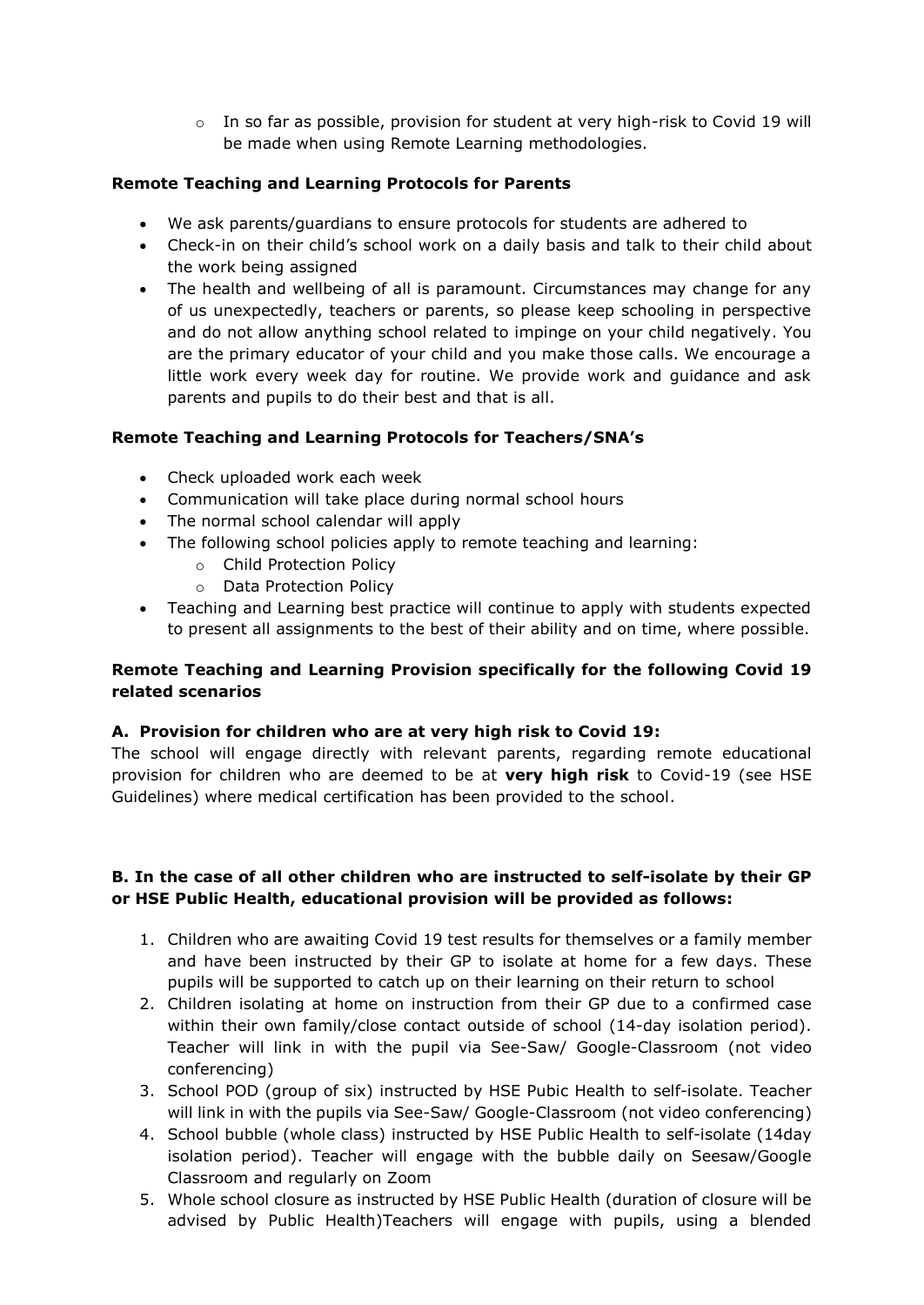approach of pre-recorded lessons, Seesaw/Google Classroom and regular contact on Zoom.

#### **Please note that the current situation is quite fluid and these circumstances may vary throughout the year.**

#### **Summary:**

→Do what you can, within your circumstances. Forget about following books and workbooks outside of the work set by teachers for the moment.

→There will be no school work set for planned school closures/holidays. There will be no interaction on Zoom, Seesaw or Google Classroom during these times

 $\rightarrow$  Please keep abreast of postings on the school app- it is our main mode of communication going forward.

→We ask parents/guardians, students and teachers to ensure protocols are adhered to at all times.

 $\rightarrow$ If you have yet to connect to any of the on-line platforms/school App, please do so. If you are experiencing difficulties please email the school and we will assist you in any way that we can and please contact the school with any further queries you may have.

We thank the school community for adhering to the above guidelines for everyone's safety and welfare.